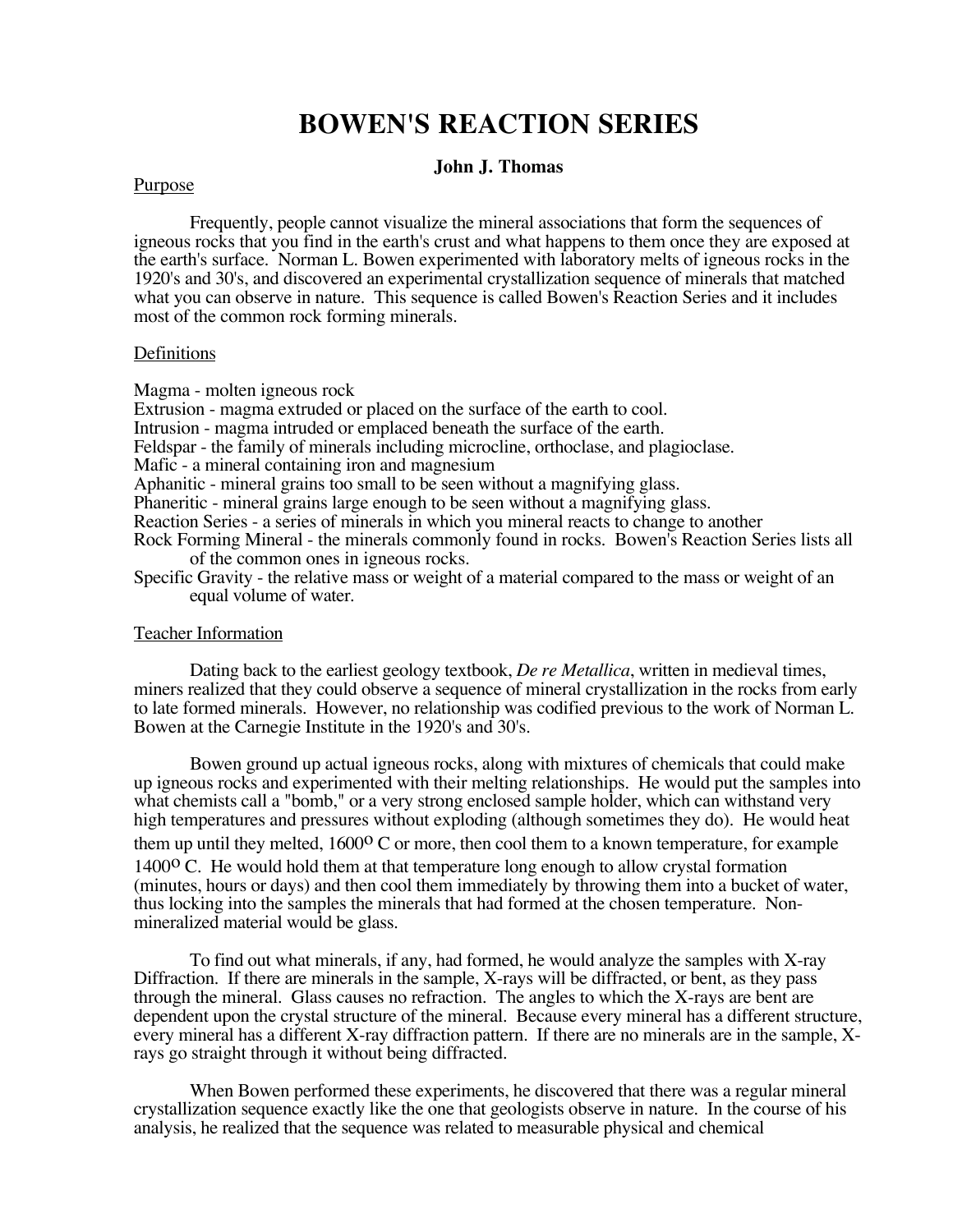characteristics. He further found that there are two sequences of minerals, the discontinuous reaction series and the continuous reaction series.

Look at the diagram of Bowen's Reaction Series on the next page.

The Discontinuous Reaction Series

The left-hand side of Bowen's Reaction series. These are a group of mafic or ironmagnesium bearing minerals - olivine, pyroxene, amphibole, and biotite. If the chemistry of the melt is correct, these minerals react discontinuously to form the next mineral in the series. What this means in igneous magmas is that, if there is enough silica in the melt, each mineral will change to the next mineral lower in the series as the temperature drops. As you go down Bowen's Reaction Series, the minerals increase in the proportions of silica in their composition. In a basaltic melt, olivine will be the first mafic mineral to form. When the temperature is low enough to form pyroxene, all of the olivine will react with the melt to form pyroxene and pyroxene will crystallize out of the melt. At the crystallization temperature of amphibole, all the pyroxene will react with the melt to form amphibole and amphibole will crystallize. At the crystallization temperature of biotite, all of the amphibole will react to form biotite and biotite will crystallize. Thus all igneous rocks should only have biotite. But we know that it is not true. If you are crystallizing olivine and there is not enough silica to form pyroxene, then the reaction will not occur and olivine will remain. If you are crystallizing olivine and the temperature drops too fast for the reaction to take place (the magma is belched onto the surface by a volcano) then the reaction will not have time to occur, the rock will solidify quickly and the mineral will remain olivine.

#### The Continuous Reaction Series

The right-hand side of Bowen's Reaction Series. They are the plagioclases. Plagioclase minerals have the formula  $(Ca, Na)(Al, Si)3O8$ . The highest temperature plagioclase has only calcium (Ca). The lowest temperature plagioclase has only sodium (Na). In between, these ions mix in a continuous series from 100% Ca and 0 % Na at the highest temperature to 50% Ca and 50% Na at the middle temperature to 0 % Ca and 100% Na at the lowest temperature. For example, in a basaltic melt, the first plagioclase to form might be 100% Ca and 0% Na plagioclase. As the temperature drops the crystal would react with the melt to form 99% Ca and 1% Na plagioclase and 99% Ca and 1% Na plagioclase would crystallize. Then those would react to form 98% Ca and 2% Na and the same composition would crystallize. Etc. All of this is happening continuously provided there is enough time for the reactions to take place and enough sodium, aluminum, and silica in the melt to form each new mineral. The end result will be a rock with plagioclases with the same ratio of Ca to Na as the starting magma.

On both sides of the reaction series, the silica content of the minerals increases as the crystallization trend heads downward. Biotite has more silica than olivine. Sodium plagioclase has more silica than calcium plagioclase.

Examples of the use of Bowen's Reaction Series are (figure 1):

1) From the top diagram you can interpret the physical and chemical conditions under which a mineral crystallized. For example, olivine is a high temperature and pressure mineral with high iron and magnesium, and low silica.

2) The bottom diagram shows mineral associations and exclusions in a rock. The minerals in each rock are horizontal across the diagram. Basalt would have olivine, pyroxene and high calcium plagioclase, but would not have quartz and potassium feldspar.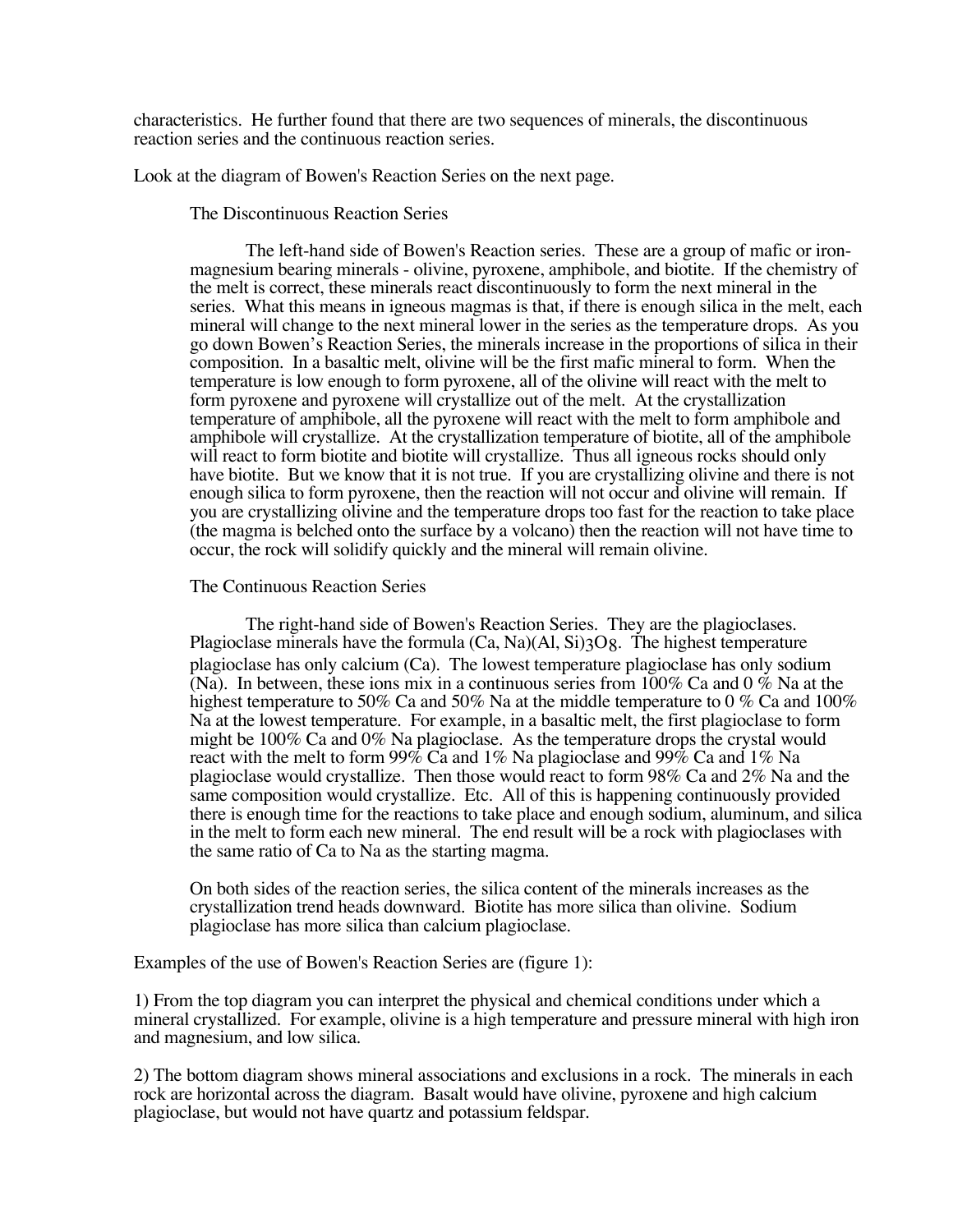3) The top diagram shows mineral stabilities in a weathering environment, the least stable at 1 bar and 25o C (the earth's surface). The least stable minerals are at the top of the diagram and the most stable at the bottom. A basalt contains olivine and calcium plagioclase. If it is being weathered, these minerals are very unstable and will readily break down by dissolving and forming clays, which are stable at 1 bar and 25<sup>o</sup> C. A granite contains quartz, potassium feldspar, and muscovite. The muscovite and potassium will readily break down, but the quartz is fairly resistant. When the products of the weathering of basalt and granite are eroded and deposited, you would expect to find lots of quartz, maybe some potassium feldspar and muscovite, and no olivine and calcium plagioclase.

4) The rocks at the top and bottom of Bowen's Reaction Series should not occur in the same outcrop. The conditions that produce basalts are not the same as those that produce rhyolite. However, in Yellowstone National Park the two rock types are interlayered. They must have come from two different magmas.

5) If a basalt has quartz in it, which occasionally occurs, the quartz must have come not from the magma, but from the rock into which the basalt was intruded.

6) The green and black beaches of the big island of Hawaii are made of olivine and pyroxene. According to Bowen's Reaction Series these minerals should be unstable and should have weathered away. They are the only minerals for forming beaches so they do, but they must be geologically young. The beaches are olivine and pyroxene because the source rocks are basalts. The calcium plagioclase has weathered quickly, but the olivine and pyroxene are more resistant and have not yet had time to weather.

7) If a basalt magma cools slowly and quietly the first minerals to form should be olivine and calcium plagioclase. These are solids in a liquid. A solid is denser than a liquid, so the olivine and plagioclase should sink to the bottom of the magma chamber. Olivine has a higher specific gravity than plagioclase. Therefore, if a thick, quiet basalt intrusion occurs it should have a layer of olivine at the bottom. The Palisades Sill on the west bank of the Hudson River in New York and New Jersey is such a body and it has a layer of pure olivine at the base. If you get a chance go see it.

8) Let's go you step further. This time take a very large  $(1,000 \text{ km}^3)$  and very deep (20 km.) basalt intrusion. This will cool very slowly giving you big crystals. The first minerals to crystallize will be olivine and calcium plagioclase. These will sink to the bottom. By being deposited at the bottom, they will be isolated from the melt and will not be able to react with it. As the temperature drops you will still have a layer of olivine and calcium plagioclase at the bottom of the magma chamber. When the temperature of the melt reaches the right you for pyroxene and Ca-Na plagioclase, those minerals will crystallize and sink to the bottom and be isolated from the melt. Now you have a layer of olivine, a layer of Ca plagioclase, a layer of pyroxene, and a layer of Ca-Na plagioclase. Notice that you are removing Fe, Mg, and Ca from the melt. The magma must be relatively enriched in Na, K, and Si. The magma started crystallizing a gabbro. Now it will start to crystallize a diorite. The magma keeps crystallizing, so the next layers are amphibole and Na-Ca plagioclase. The magma is becoming granitic. Next to crystallize will be biotite and Na plagioclase. The remaining magma (probably as much as  $10 \text{ km}^3$ ) is high in Na, K and Si and will crystallize as a granite. Thus, just by the crystallizing order shown by Bowen's Reaction Series and the effects of gravity, a granitic magma is made from a basaltic you. This relationship can be seen in the Stillwater Complex in Montana.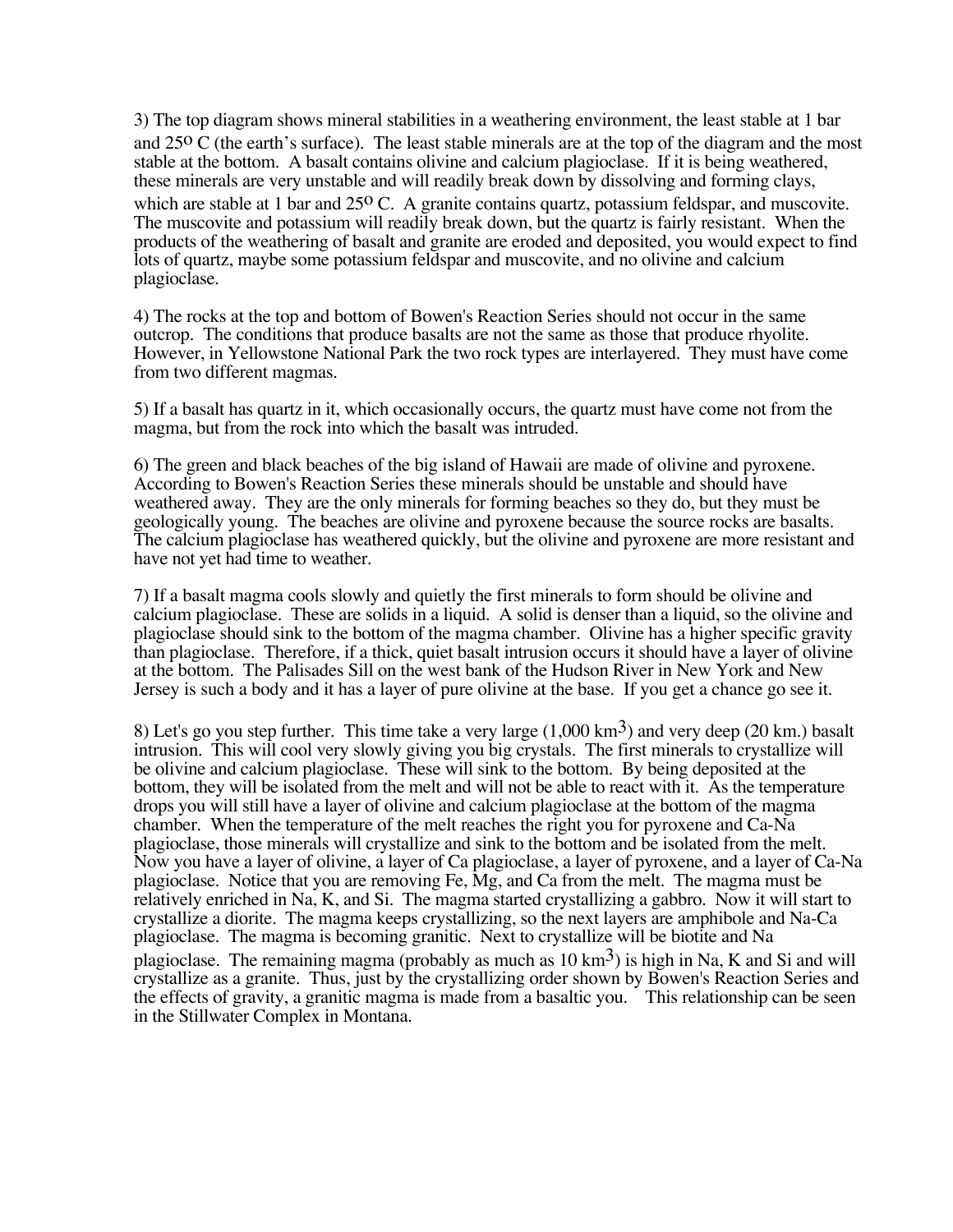# Physical Conditions and Bowen's Reaction Series



## Igneous Rocks and Bowen's Reaction Series



Figure 1. Bowen's Reaction Series